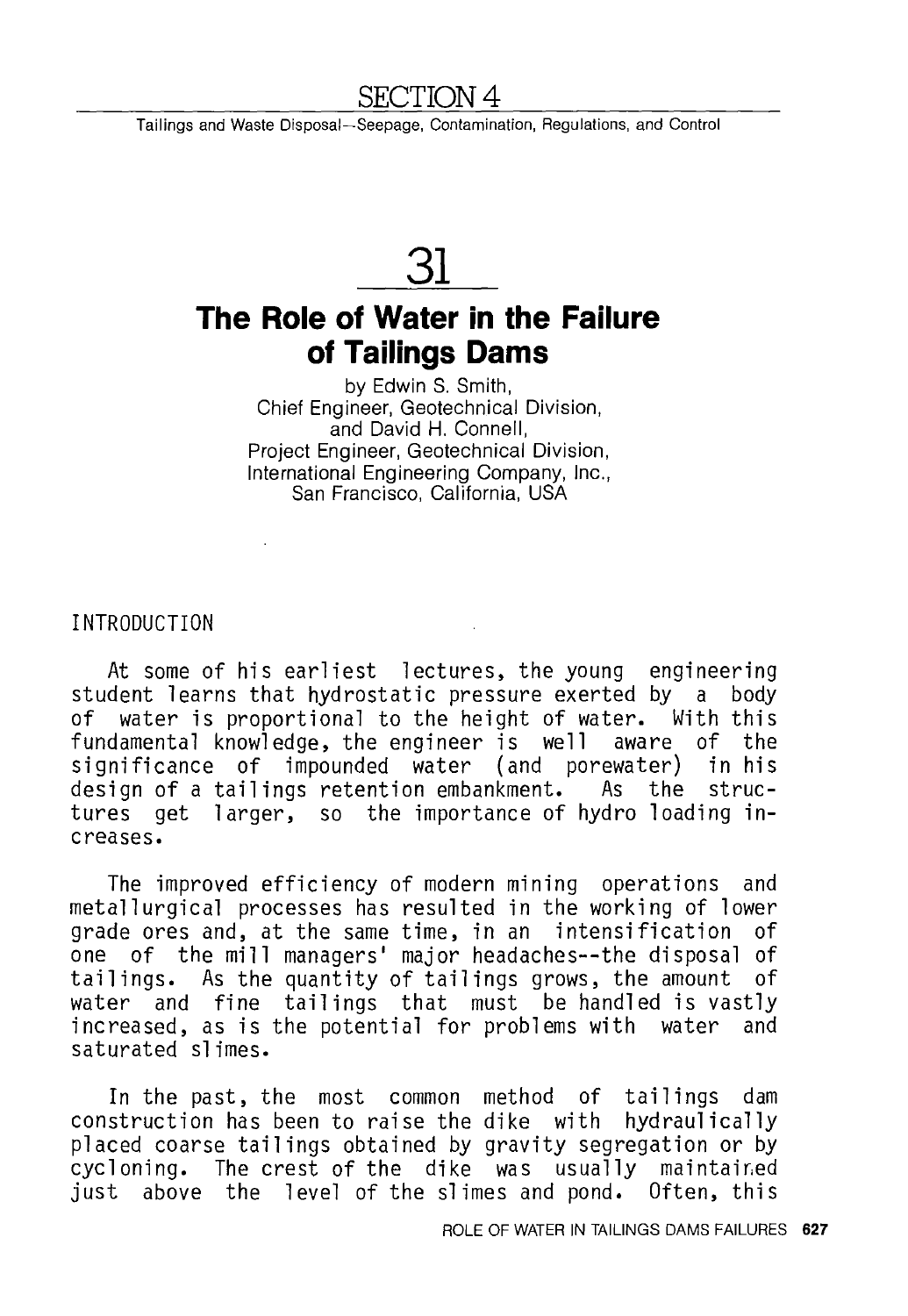margin does not provide an adequate safety margin against extreme water loading conditions. Most of the newer tailings dams are designed and constructed by adopting techniques used for water retaining embankments; however, many dams that are constructed with hydraulically placed coarse tailings are still being used successfully.

If the ore tailings could be moved by other than hydraulic methods and if the deposit could be located away from stream channels, most of the potential water loading problems in tailings disposal operations would be eliminated; however, economic considerations dictate that these options are generally not available. A vast majority of milling operations require water for processing, and, thus, water serves as an inexpensive transportation medium for the tails in the form of a slurry. When this water is in the tailings disposal area and is supplemented by direct precipitation and surface runoff, many water control problems can develop. When the engineer does not provide for control of the water, the destructive forces are very evident, as shown in Figure 1.

This paper enumerates the more critical water loading conditions to which tailings dams and deposits are subjected. The potential failure modes resulting from these loading conditions are presented.



Figure 1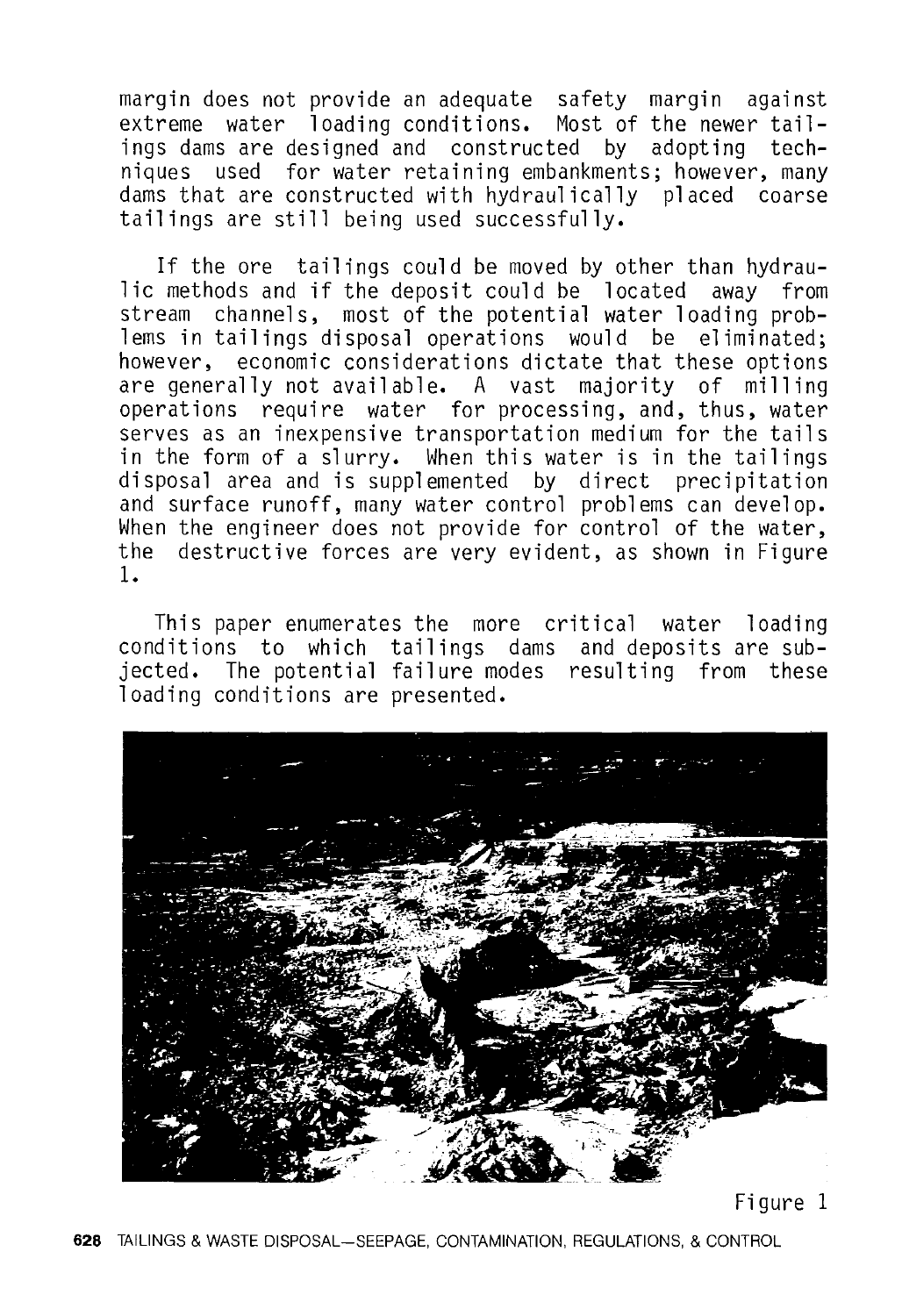#### DEFINITIONS

General

In any discussion of the failure of structures, it is desirable (if not necessary) to provide a meaningful definition of failure. The International Commission on Large Dams (ICOLD) performed a study on "Failures and Accidents to Large Dams" in the period from 1965 to 1973(1). The reported incidents were divided into four general categories, namely:

> Failures Accidents Damage During Construction Major Repair

Because of the numerous varieties of incidents, these four categories were further subdivided into a total of eight;

> Dam Failure - Types 1 and 2, Dam Accident - Types 1, 2, and 3, Accident - Reservoir, Damage During Construction, and Major Repair.

As is readily apparent from these sub-categories, there is no single definition of failure that applies to accidents, incidents, damage, and repairs. For the purpose of this discussion, failure is defined as collapse of any part of a tailings deposit to a degree that would result in questionable safety, either during continued operation or if use is discontinued.

While tailings dams were not included in the study discussed above, most of the same general categories apply to incidents involving tailings structures. In fact, older tailings dams can be expected to have a much higher rate of incidents because of the lack of engineering and construction control and because of the type of construction (i.e., hydraulic fill).

Types of Water Loading

The types of water loading to which a tailings dam can be subjected include: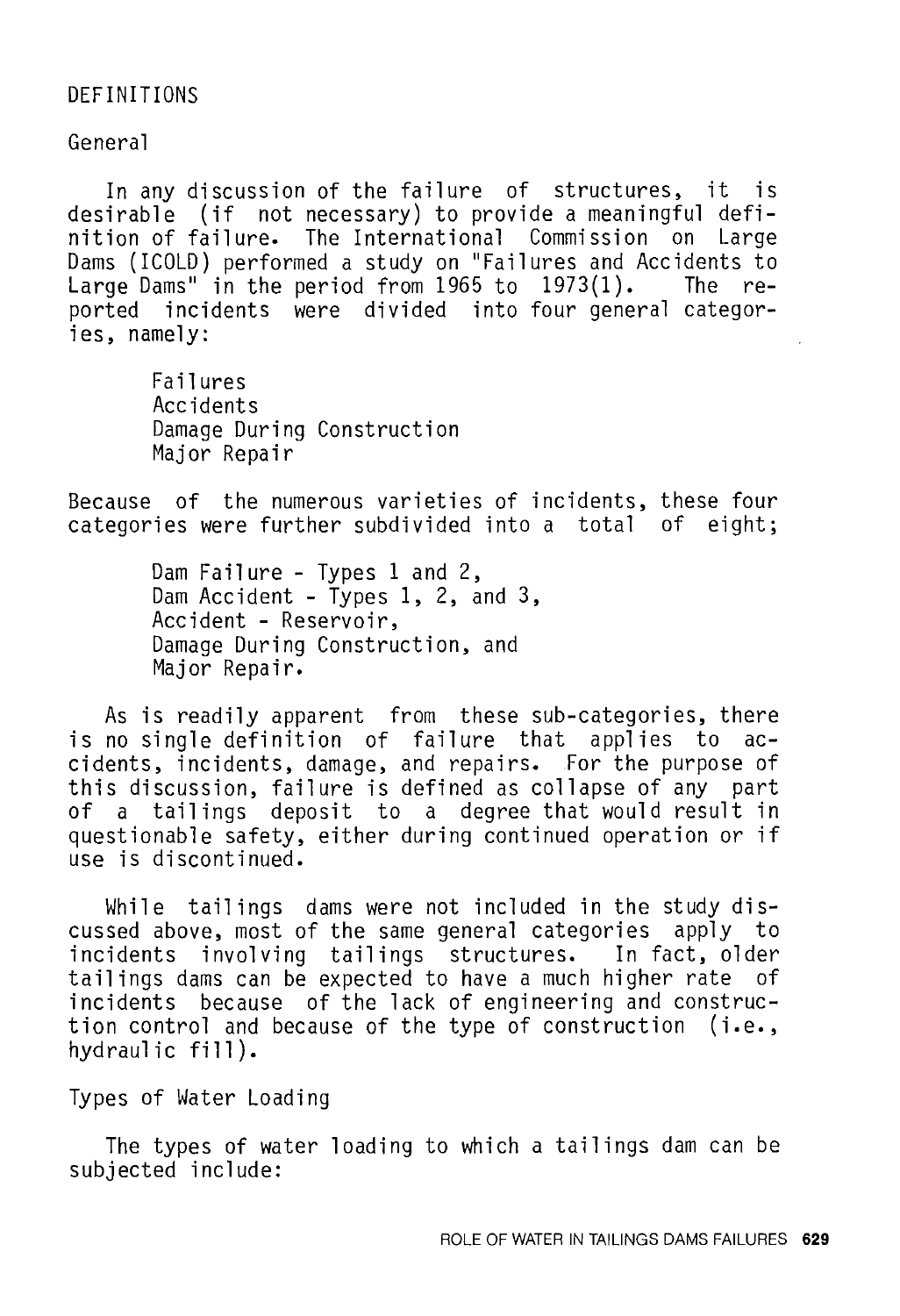Flood Water Rain Snowmelt In Situ Water Seepage Pore

Through practical experience and applied soil mechanics theories, techniques have been developed to control these water loadings. Properly designed water control will, at minimum cost, provide adequate stability of the tailings embankment and control the quantity and quality water that leaves the disposal area. The decision on the type and extent of control systems will include consideration of environmental requirements, needs of the mill processing operation, and the risk and expense of failures.

Types of Failure

The most common failures, or incidents, to tailings dams that can be attributed to unfavorable water loads are in the form of:

- 1. Overtopping<br>2. Sliding
- Sliding
- 3. Liquefaction
- 4. Piping<br>5. Frosio
- Erosion

Some of these incidents will occur quickly with little or no warning (e.g., liquefaction), while in others, the structure will show signs of distress over a significant period of time (gullying, cracking, turbidity, etc.). If the disposal operation has not been banished from thought(2), time generally be available to provide corrective maintenance. Combinations of these water loadings and incidents can and often do occur; erosion can lead to piping, and sliding can be followed by overtopping.

Overtopping - One of the most common causes of failure is overtopping by floodwaters. Because of the great susceptibility of cohesionless materials to erosion, retaining dikes constructed of coarse tailings must never be over-<br>topped, or breaching and loss of the impounded semi-liquid topped, or breaching and loss of the impounded slimes can be expected. Provisions should be made to pass is of major concern only for cross-valley deposits, where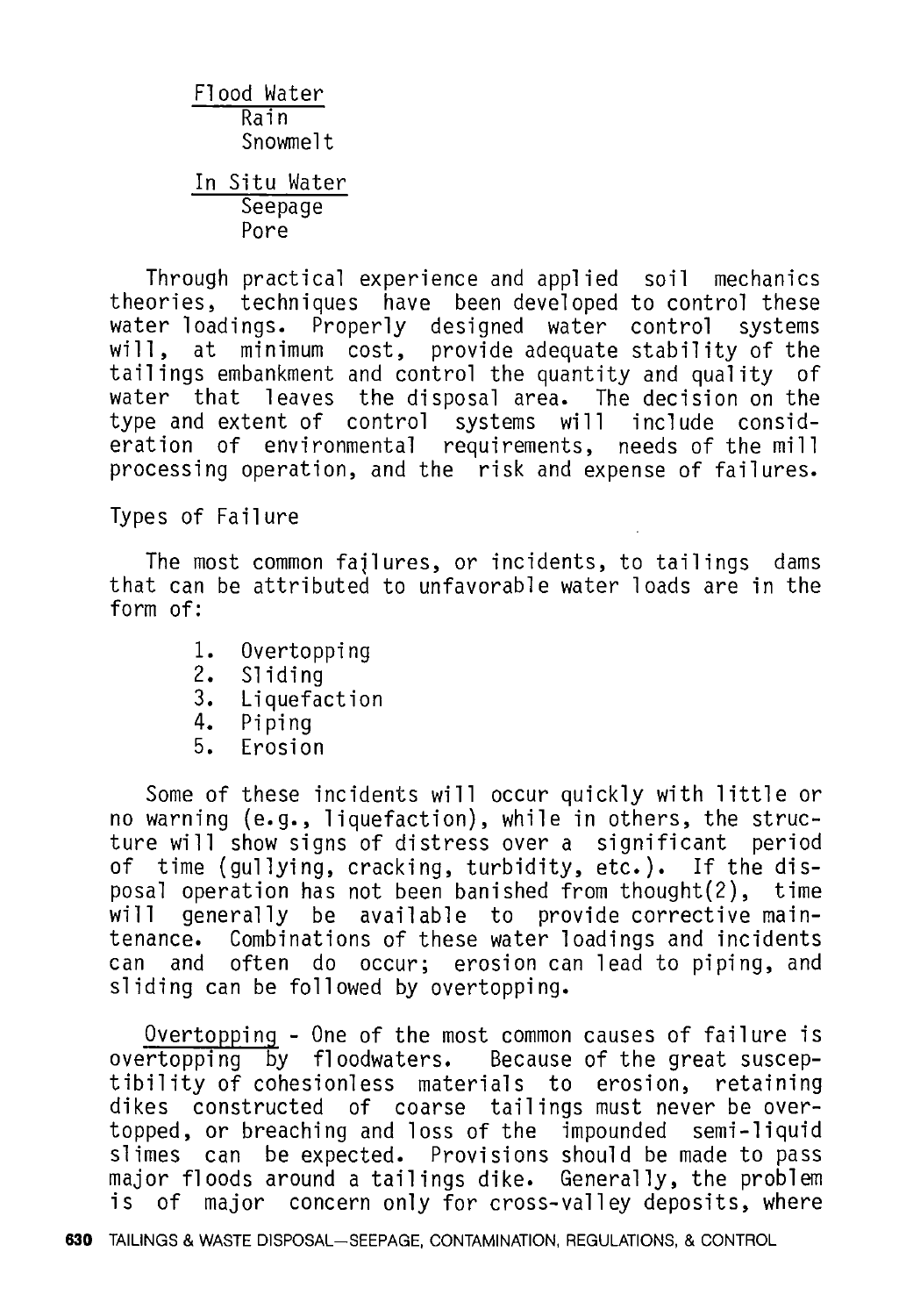river diversion can be a critical factor in any economic feasibility study of a tailings disposal operation. ever, the danger of flooding and overtopping the dikes of a side-hill deposit must also be considered.

Slide - Excess porewater pressures can reduce effective stresses within the tailings and can result in a decrease<br>in shear strength. This reduction in shear strength could shear strength. This reduction in shear strength could cause slope instability problems of many variations from<br>local sloughing of particles at random areas along the face sloughing of particles at random areas along the face<br>mbankment to massive circular arc slides. A more of an embankment to massive circular arc detailed discussion of porewater pressures (neutral stresses) is presented in a subsequent section.

Liquefaction - Tailings dams placed by hydraulic methods using the upstream method of construction are particularly susceptible to liquefaction. This is a phenomenon where loose, saturated, fine grained material is subject to a large increase in porewater pressure due to lack of drainage, causing loss of effective stress. Because of their often catastrophic nature, most of the tailings deposit failures that have received publicity have been those resulting from liquefaction. Such failures occur instantaneously with no warning. They may be triggered by seismic or other vibrations, foundation spreading, or some form of dike collapse. Hazen (3) provides a clear description of the physical causes of liquefaction of sand.

Piping - Internal erosion (piping) of an embankment is<br>sed by high seepage gradients within the soils. The caused by high seepage gradients within the soils. potential for piping can be reduced by locating the decant pond as far as possible from the retaining structure and by providing an adequate drainage system.

Erosion - The loss of surface material due to direct rainfall or flowing surface water can result in an erosion failure or incident. In areas of heavy rainfall, some form of protection against erosion is usually required. Since a single storm rarely causes major damage, the problem is generally considered to be one of maintenance; however, if maintenance is neglected, the cumulative effects of intermittent erosion can produce a failure.

#### Risk

Because of the limits of knowledge in geotechnical engineering, there is uncertainty involved in the design and<br>construction of earthwork structures. This uncertainty construction of earthwork structures. This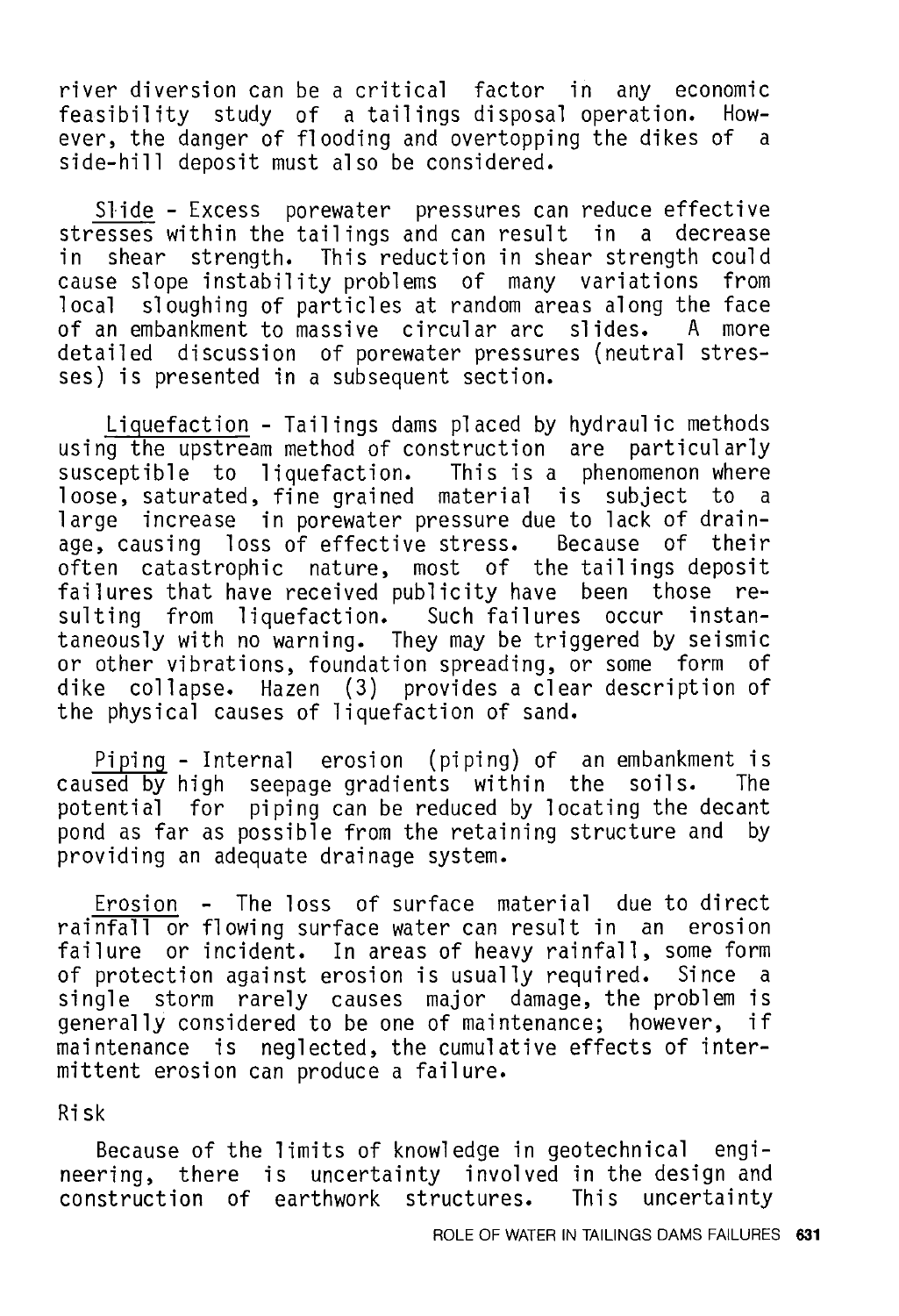requires that the engineer or mill manager accept a certain amount of risk in the design and operation of the tailings disposal facilities. The degree of risk will depend on the consequences of failure and on the economic factors.

Mining folklore tells us that no tailings dam has ever been completed without at least one failure occurring during deposition. These failures, the term being undefined, could include everything from a slight nonconformity with the design to complete collapse. It is good economic practice in mill management to allow minor maintenance problems such as local sloughing to occur. If occasional problems do not occur, the mill manager is accused of being conservative in his tailings disposal design and lacking fiscal responsibility. However, the potential for major failures that could lead to loss of life or property must be considered in evaluating the risks.

In his paper entitled "Role of the 'Calculated Risk' in Earthwork and Foundation Engineering", Casagrande(4) describes the use of the observational approach in earthwork engineering. He explains that the continuous evaluation of observations and new information while construction is in progress presents the opportunity for reducing uncertainty and for redesigning effectively. His evaluation of the term 'Calculated Risk' suggests two steps:

a) The use of imperfect knowledge, guided by judgment<br>experience, to estimate the probable ranges for all and experience, to estimate the probable ranges for<br>pertinent quantities that enter into the solution o enter into the solution of a problem.

b) The decision on an appropriate margin of safety, or degree of risk, taking into consideration economic factors<br>and the magnitude of losses that would result from failand the magnitude of losses that would result ure.

Casagrande presents a series of case histories involving calculated risks. Peck(5), in his discussion of the use of this method in applied soil mechanics, points out its advantages and limitations.

The observational approach is particularly applicable to tailings disposal and specifically in controlling the destructive forces of water. Smith, et al. (6), in their paper "Observational Approach to Tailings Dam Enlargement" provide an example of how the observational approach was<br>used over a period of years for a tailings deposit. They over a period of years for a tailings deposit.

632 TAILINGS & WASTE DISPOSAL-SEEPAGE, CONTAMINATION, REGULATIONS, & CONTROL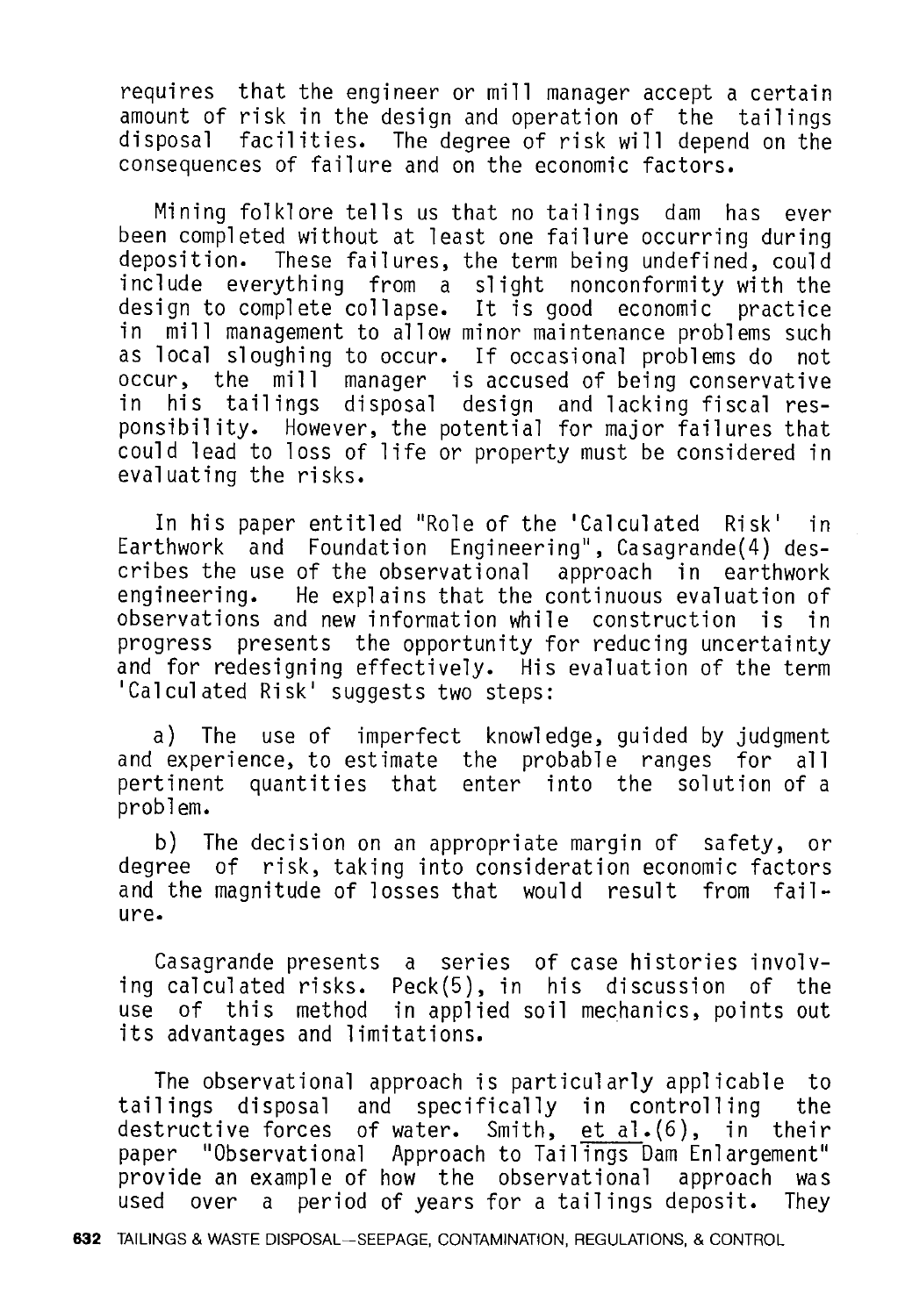summarize the procedure for application of the approach in the following manner:

1) Sufficient background data are obtained to define the nature and probable range of pertinent engineering variables.

2) Geotechnical analyses are performed, which include consideration of possible extreme conditions.

3) A systematic behavior monitoring program is established to provide a data base for continuing engineering analyses.

4) Alternative designs and standby operational procedures are studied, considering the possible extreme ditions.

5) Design changes are made based on actual conditions encountered.

Mining engineers and mill superintendents have been using the observational approach for many years in planning and constructing their tailings disposal operations. The continued existence of many of the old deposits confirms the success of the techniques used.

Monitoring programs can be very helpful during the construction and operation of tailings dams to evaluate the role of water in the safety of the tailings deposit. Piezometer, observation well, and weir readings are used to monitor pore water pressures within the embankment and monitor pore water pressures within the embankment quality and quantity of seepage releases. If these observations indicate potential problems that could lead to failure or pollution, the dike design or disposal method can be modified to resolve the problem. This is a simple example of how the observational approach can be used to reduce the calculated risk that mill managers are obligated reduce the calculated risk that mill managers are to take for economical development of tailings disposal operations.

#### IN SITU WATER

General

In situ water consists of seepage and pore water. They represent water forms that affect the soil skeleton and its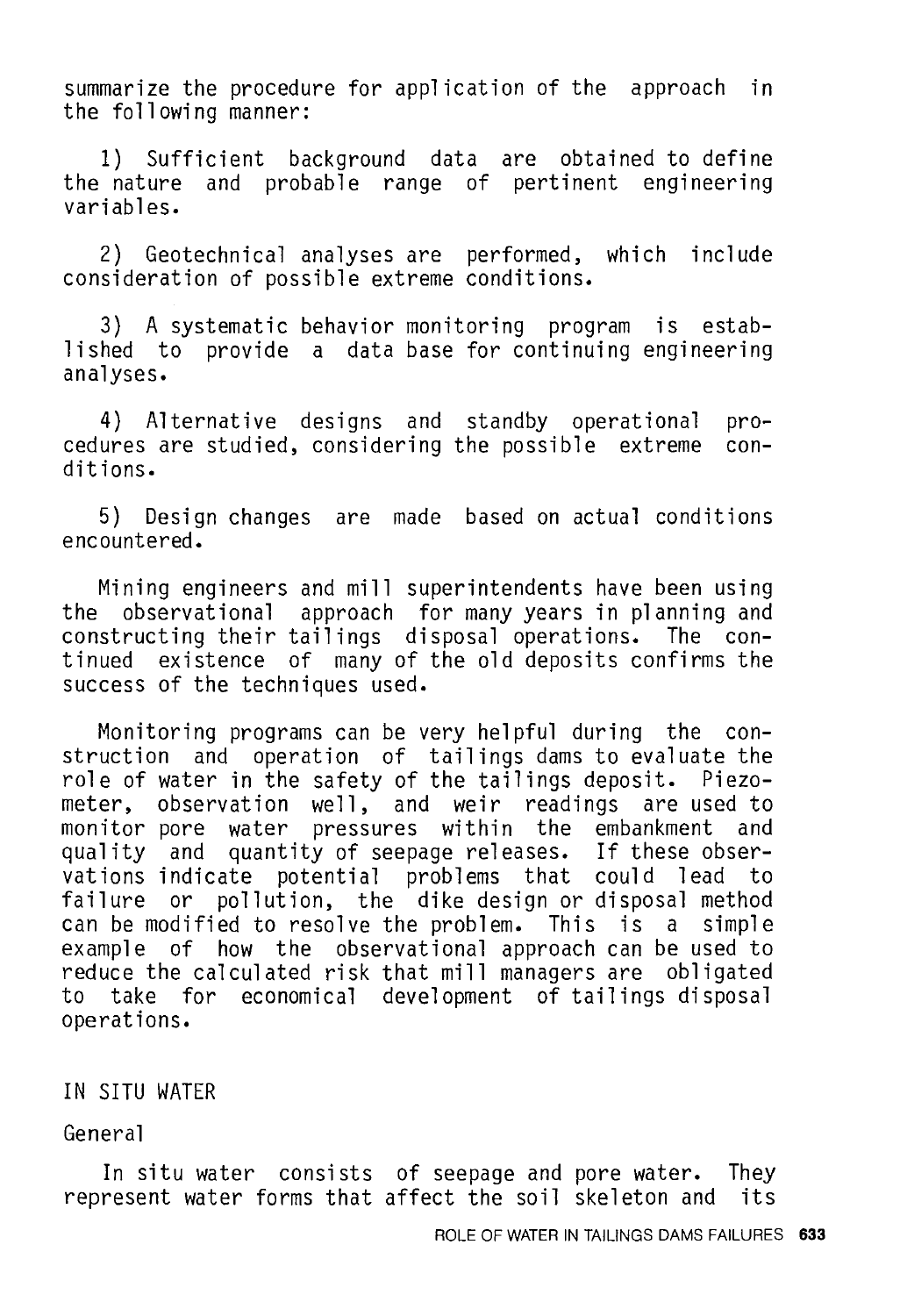properties. For this discussion of in situ water, it is assumed that all the voids in the soil skeleton are continuous and filled with water.

To understand the role of water in the design of tailings dams and the prevention of possible failures, it is desirable to be familiar with: the effect of pore water on the shear strength of soils: shear strength of soils; the theory of seepage in and the phenomenon of liquefaction.

#### Neutral Stresses

Neutral stresses or pore water pressures in a soil are the pressures produced by water load. They are determined from knowledge of static water level or from flow net con-<br>struction. The total normal stress at any point in a satu-The total normal stress at any point in a saturated soil consists of two parts: the neutral (pore water pressure) and the effective stress. The effective stress is<br>defined to be the total stress minus the pore water presdefined to be the total stress minus the pore water sure. The effective stress in a soil controls physical properties of the soil skeleton such as compressibility,<br>distortion, and shear strength(7.8). Therefore, every distortion, and shear strength $(7, 8)$ . investigation of stability or settlement requires the knowledge of both total and neutral stresses.

The type of soil collapse that most concerns soils engi-<br>s and tailings dam designers is shear failure. The neers and tailings dam designers is shear failure. shear strength of a soil is determined in the laboratory by applying an axial load to a cylindrical sample in a manner similar to that used to determine the strength of concrete.<br>The most common type of test used to determine shear most common type of test used to determine shear<br>noth properties is a triaxial compression test. The strength properties is a triaxial compression test. advantage of this type of test is that it permits the application of the three dimensional stress conditions found in the field to an undisturbed or compacted soil sample and thus makes it possible to study the stress-strain behavior thus makes it possible to study the stress-strain and the ultimate strength under in situ conditions.

It is important that drainage conditions during the tests conform to conditions within the existing soil struc-<br>ture. If a series of tests is made at different confining If a series of tests is made at different confining pressures under drained conditions, the normal effective stress can be plotted against shear stress as shown on the Mohr diagram in Figure 2. The equation  $S = C + \sigma$  tan  $\phi$ describes the shear strength of soils. The parameters C and  $\phi$  represent cohesion and angle of friction, respectively,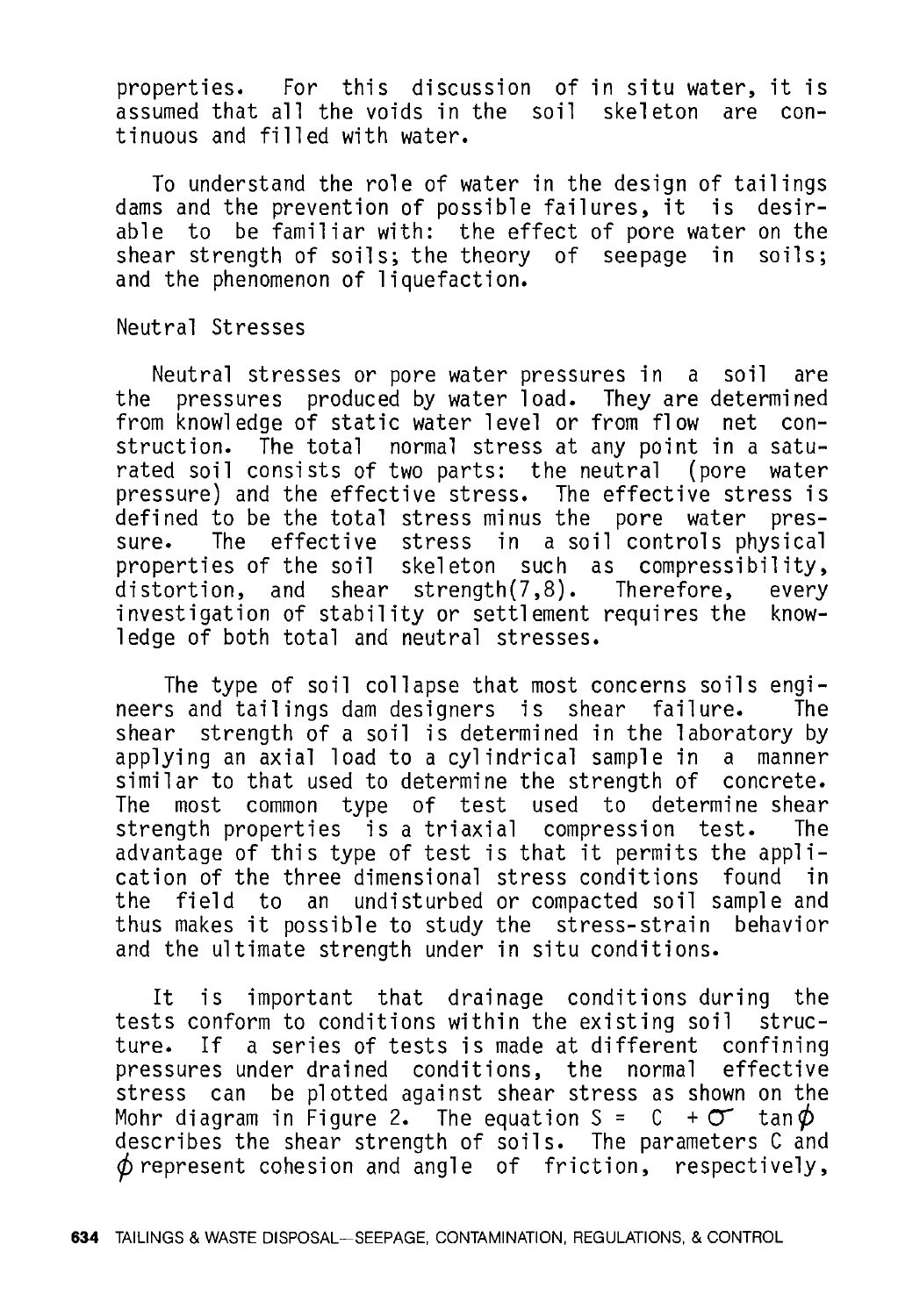

NORMAL EFFECTIVE STRESS, O'n

## TYPICAL MOHR STRENGTH ENVELOPE FROM TRIAXIAL COMPRESSION TEST

Figure 2

and are usually almost constant for a given soil within a given range of normal stresses.

In evaluating the stability of a tailings dam slope, different potential failure surfaces are selected, and the total driving force is compared with the total resisting force along the surface. The driving force is generally obtained from the weight of material within the surface and<br>the resisting force obtained from the shear strength along the resisting force obtained from the shear strength along the surface. The Mohr's envelope is used to determine shear strength once the effective stress is determined by subtracting the neutral stress obtained from a flow net diagram from the total stress. Experience has porewater pressures exert considerable influence on the safety factor agains a sliding failure.

#### Seepage Theory

Seepage theory is used in the design of tailings dams and water supply dams to determine the location and magnitude of potential problems resulting from water flowing through the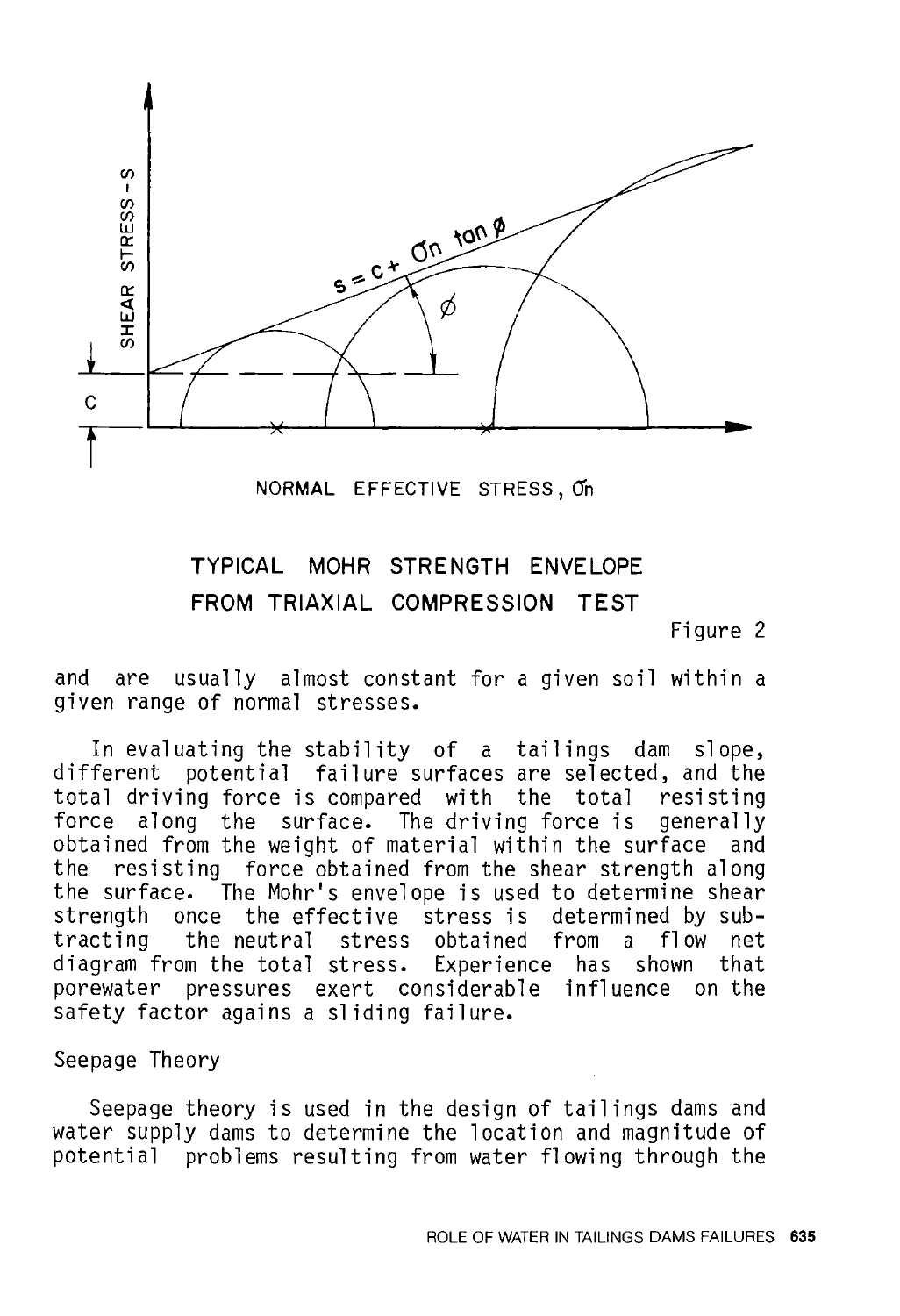dam or its foundation. These include excess porewater pressure, large hydraulic gradient and high flow quantities. When problem areas are identified, the design can include<br>measures either to control the potential problem or to either to control the potential problem or to alleviate it. Uncontrolled seepage may result in piping, slope instability, or release of contaminants.

The flow of water through soils (or tailings) follows Darcy's empirical law, which states that the amount of flow is directly proportional to the hydraulic gradient. Darcy's equation is  $Q = k iA$ , where Q is seepage quantity, k is the coefficient of permeability, i is the hydraulic gradient, and A is total cross sectional area normal to direction of<br>flow. Cedergren(9) provides a detailed discussion of flow. Cedergren $(9)$  provides a detailed discussion Darcy's Law and seepage principle.

Flow nets are sketches to solve seepage problems in two dimensions. Casagrande(lO) presents a method for the construction of flow nets and discusses its theoretical background and practical uses. Basically, the flow net is a graphical solution of the La Place differential equation for steady flow through isotropic soils, which assumes that Darcy's law is valid. Two sets of lines are drawn; these flow lines and equipotential lines. Flow lines are drawn parallel to the general direction of water flow. Equipotential lines represent contours of equal pressure head, which intersect flow lines perpendicularly. The top flow line defines the phreatic surface. Piezometric pressures at any point can be estimated from the equipotential lines. The flow net (Figure 3) for a homogeneous dam, having no seepage control features and resting on an impervious foundation, shows the phreatic line intersecting the downstream slope. This condition would probably result



FLOW NET - HOMOGENEOUS EARTH DAM ON IMPERVIOUS FOUNDATION

Figure 3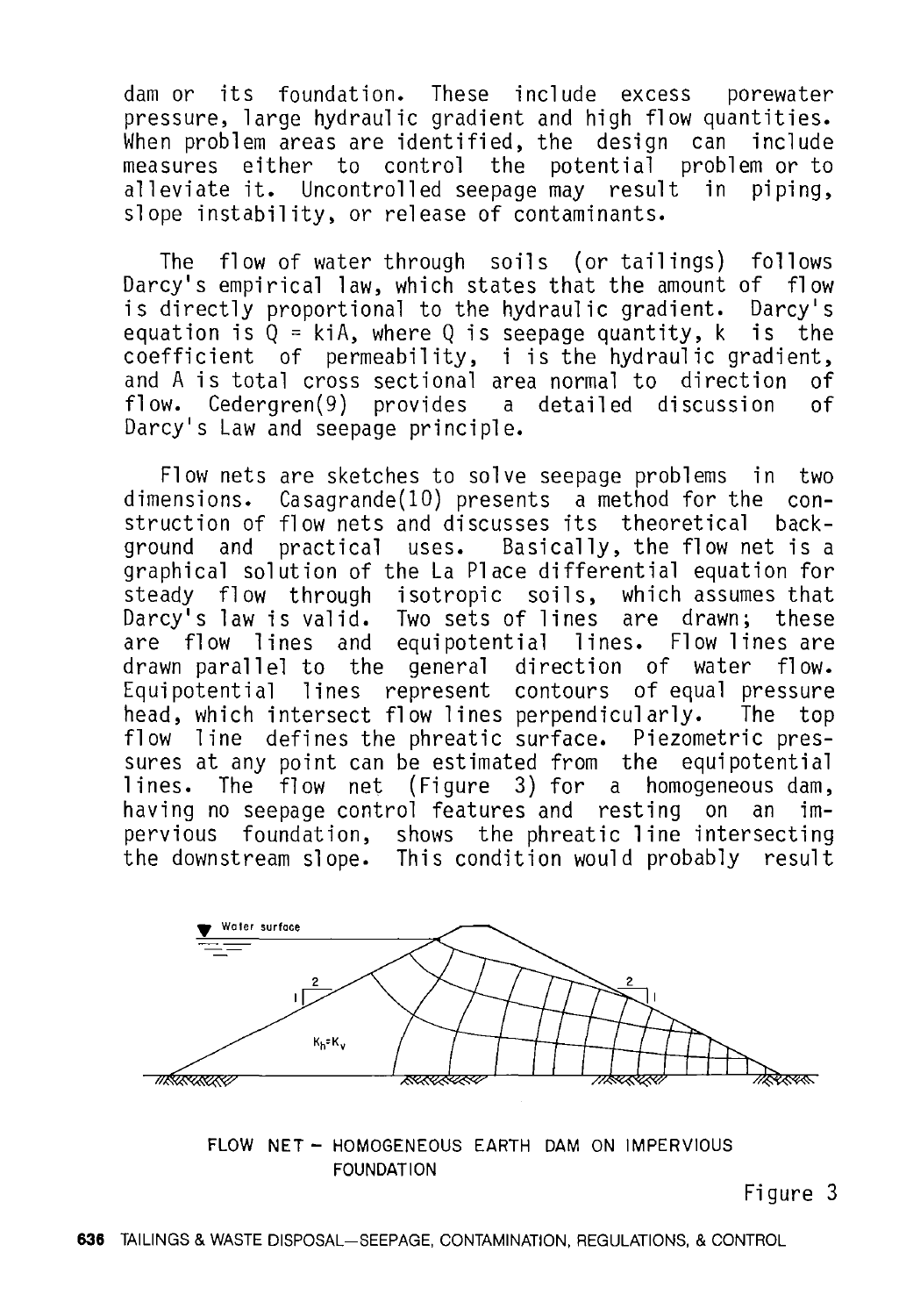in slope instability and piping problems. The addition of a toe drain or downstream blanket drain would lower the phreatic line and, in the process, would eliminate the potential for piping and slope instability problems, Figures 4 and 5.



FLOW NET - HOMOGENEOUS EARTH DAM WITH BLANKET DRAIN

Figure 4



Figure 5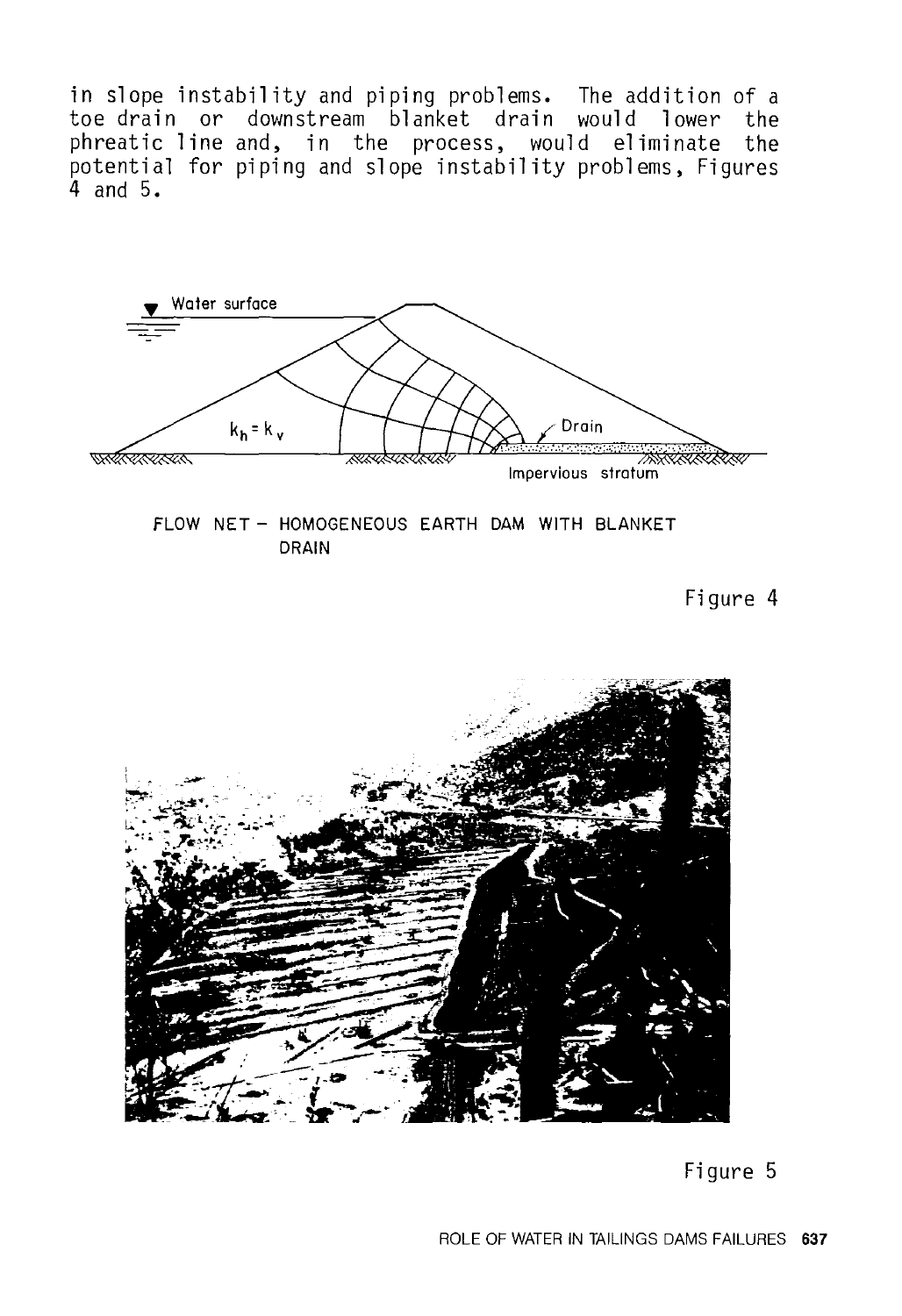Liquefaction

Among the most spectacular, and often most disastrous, types of tailings dike failure is that resulting from liquefaction of the fine particles combined with a breach of the main retaining dike.

The often catastrophic nature of liquefaction failures results from the speed with which they occur and the absence of any warning. The material in an earth structure can be in a metastable state either continuously or periodically<br>over a number of vears until, eventually, a random event a number of years until, eventually, a random event<br>ers spontaneous liquefaction. Among the numerous triggers spontaneous liquefaction. Among the causes of liquefaction that have been found by investigation of previous failures are:

- 1. Earthquake vibrations.<br>2. Excess porewater press
- 2. Excess porewater pressures.<br>3. Large strains in loosely de
- Large strains in loosely deposted materials.

All of these possibilities are applicable to tailings deposits and must be considered in the design and layout of a disposal area.

The liquefaction susceptibility of tailings deposits is most readily reduced by (i) increasing the in situ densities<br>and (ii) eliminating excess porewater pressures. Mill and (ii) eliminating excess porewater pressures. superintendents are responsible for achieving the minimum<br>requirements of either or both of these in situ material requirements of either or both of these in situ material<br>properties by the most economical method. Sound planning, combined with the adoption of relatively inexpensive modifications of disposal techniques during the early stages of an operation, can prevent problems from arising during later operations. Such problems, if allowed to develop, are invariably costly to eliminate.

#### SURFACE WATER

General

The effects of the surface water loading on a tailings<br>osit have considerable influence on the design and ecodeposit have considerable influence on the design nomics of the disposal. By analyzing the hydrology of the disposal location, the need for flood control and erosion control can be assessed. Many options are open to the designer to minimize the effects of potentially destructive<br>surface waters. These options include: the location of These options include: the location of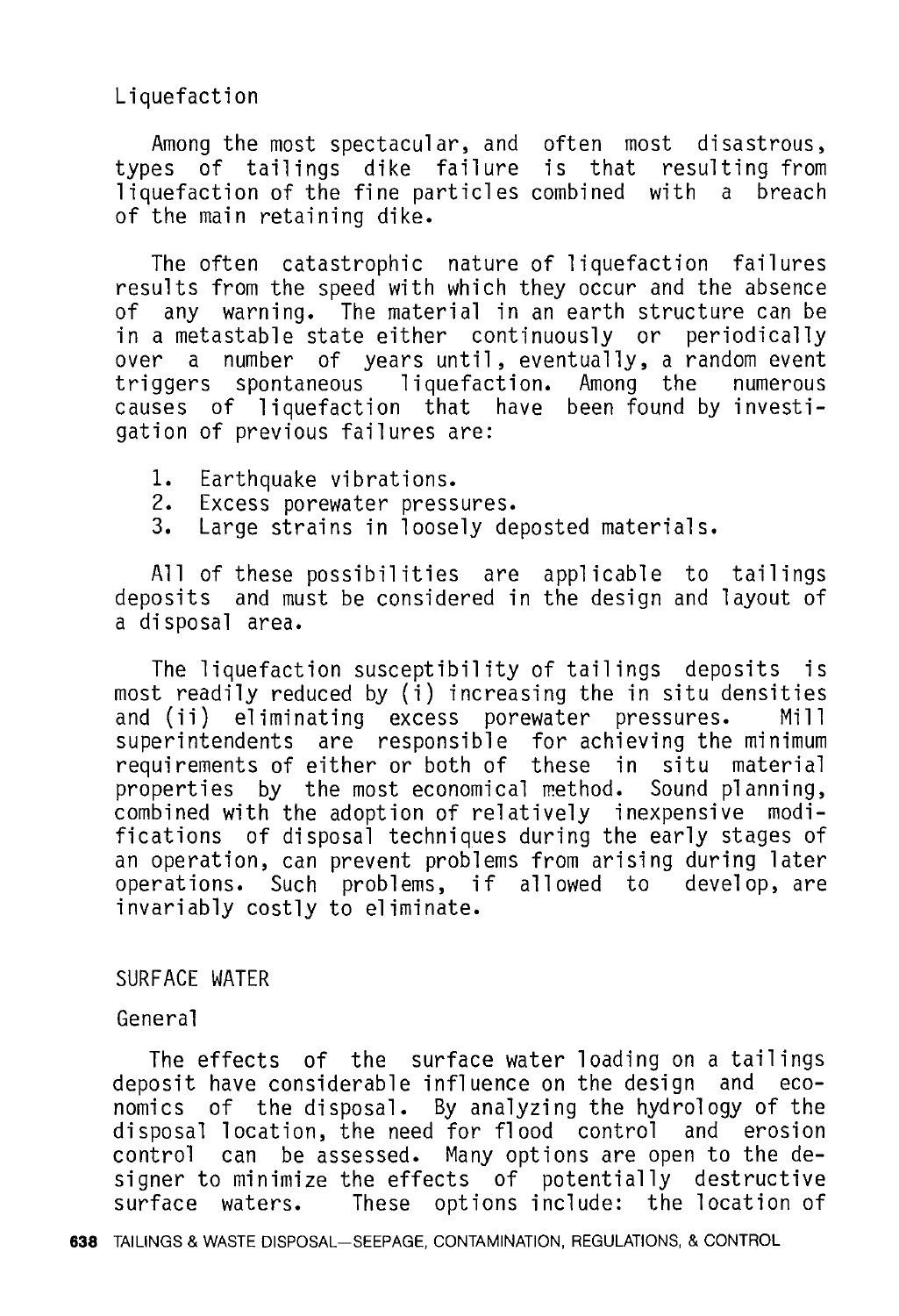tailings deposits in relation to the topography, whether it is a cross-valley, side hill, or flat ground deposit; the size of diversion works and spillway; and the type erosion control. The tailings disposal operation must be designed to ensure that the retention dike will never be designed to ensure that the retention dike will never overtopped.

#### Hydrology

Local hydrologic conditions have a substantial influence on certain design aspects of surface water control. relative amounts of average yearly precipitation and evaporation will determine the requirements for the most efficient handling of the estimated quantities of water. streamflow records are available, they are used to estimate<br>the size of the spillway: where no records are available. size of the spillway; where no records are available, flows into the tailings reservoir are based upon an estimate of precipitation runoff and snowmelt, taking into account the effect of local ground cover and soil conditions. These data and the volume of water in the tailings effluent and the water to be recycled are used to develop a water balance.

Rainfall and flood frequency curves can be developed from<br>existing meteorological or streamflow data or by using methods contained in reference books on hydrology $(11)$ . A typical flood frequency curve is shown in Figure 6. The<br>return period used in design will depend on the hazards period used in design will depend on the hazards downstream of the disposal area, the size and location of the deposit, and the type of tailings. Today, all large water supply dams are designed for the probable maximum flood.

#### Flood Control

Precipitation runoff from high rainfalls or snowmelts has to be controlled to assure safe operation of the tailings<br>disposal area. Several methods are available for the con-Several methods are available for the control of floodwaters:

- 1. Diversion of water around the tailings deposit,
- 2. Impoundment of all runoff waters in the reservoir, or,
- 3. Provisions of an engineered spillway so the flow can be routed through the tailings reservoir with no damage.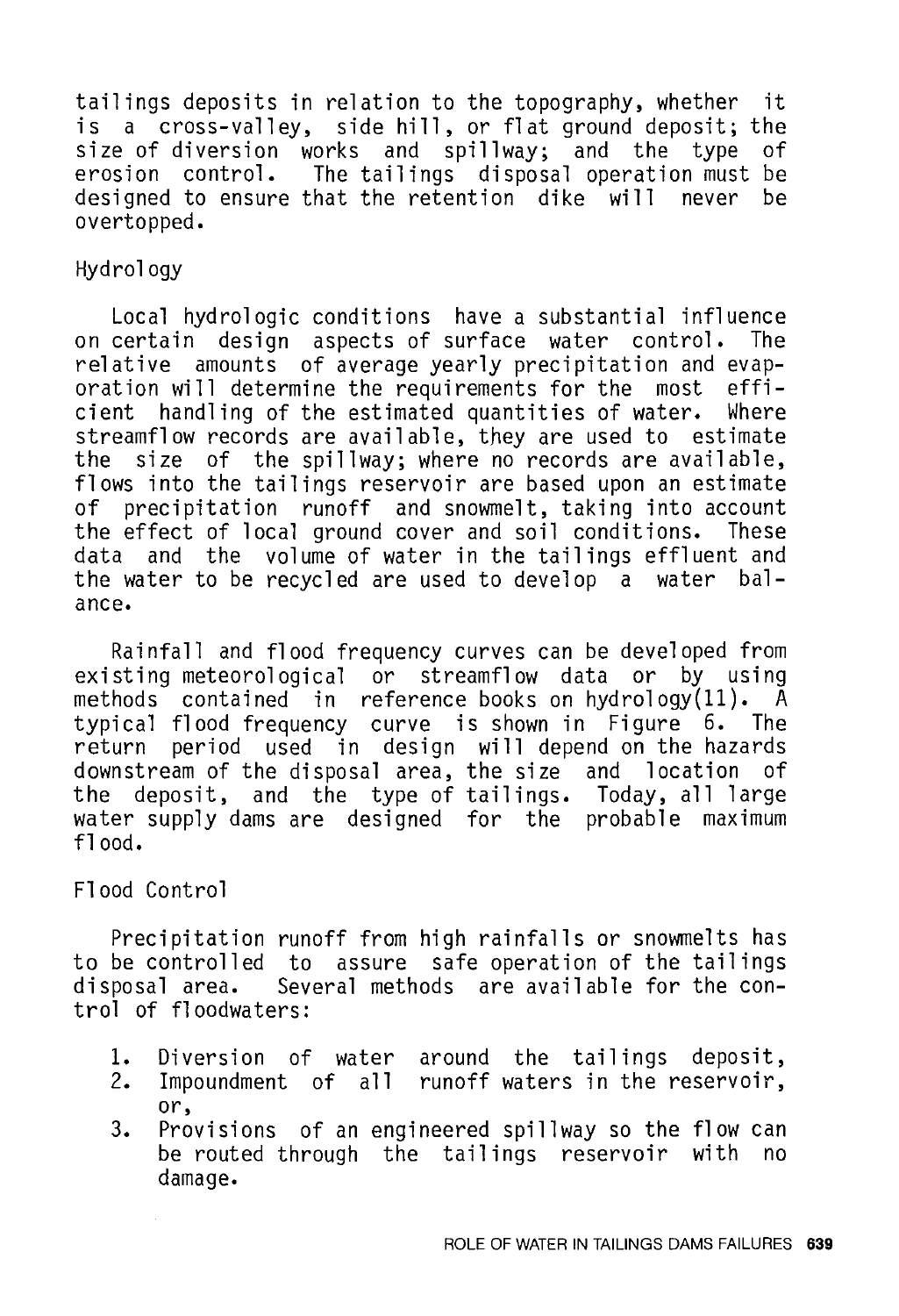





TYPICAL INFLOW FLOOD AND ROUTED OUTFLOW HYOROGRAPHS

Figure 7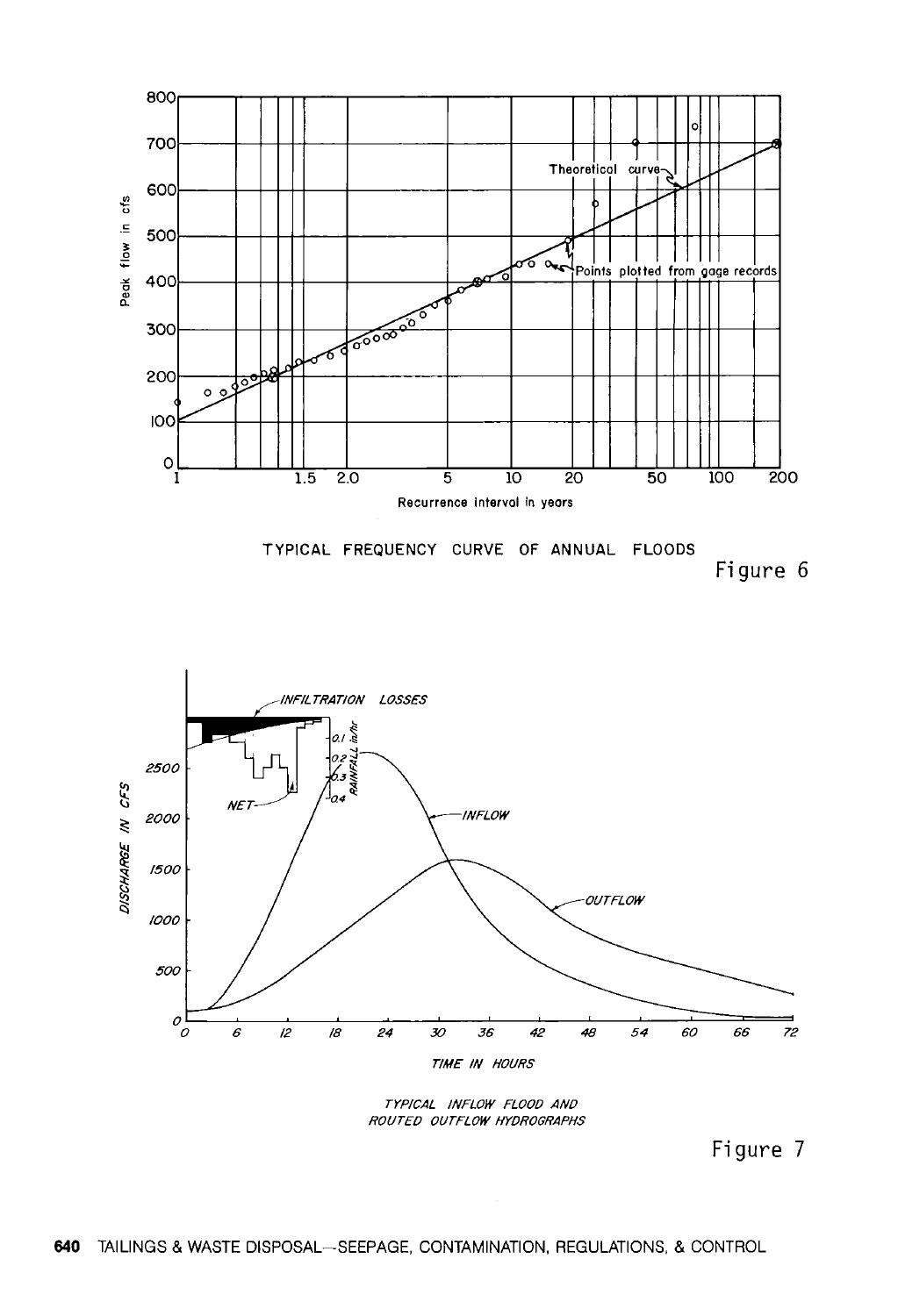In a wet climate area where large surface runoffs occur. a diversion system can be in the form of a conduit under the tailings, a diversion ditch around the deposit, or a spillaround the tailings retaining dam. For a side hill tailings deposit, where the watershed is generally small, storage of runoff can often be economically feasible. Direct precipitation on any tailings deposit .will require engineering for either storage or design for controlled spilling. If the type of tailings will allow emergency spills of excess floodwater without contamination, a spillway can be designed as part of the tailings disposal structure. When a design flood is assigned, the flood can be routed through the tailings reservoir and spillway. width of spillway can be varied for the routing so that the economics of height of dam vs. spillway width can be optimized. Spillway routing techniques are discussed in Design of Small Dams(12), and a typical inflow flood hydrograph and routed spillway outflow hydrograph are shown in Figure 7. Davies(13) describes the Buffalo Creek failure that resulted from inadequate provisions for controlling floodwater.



Figure 8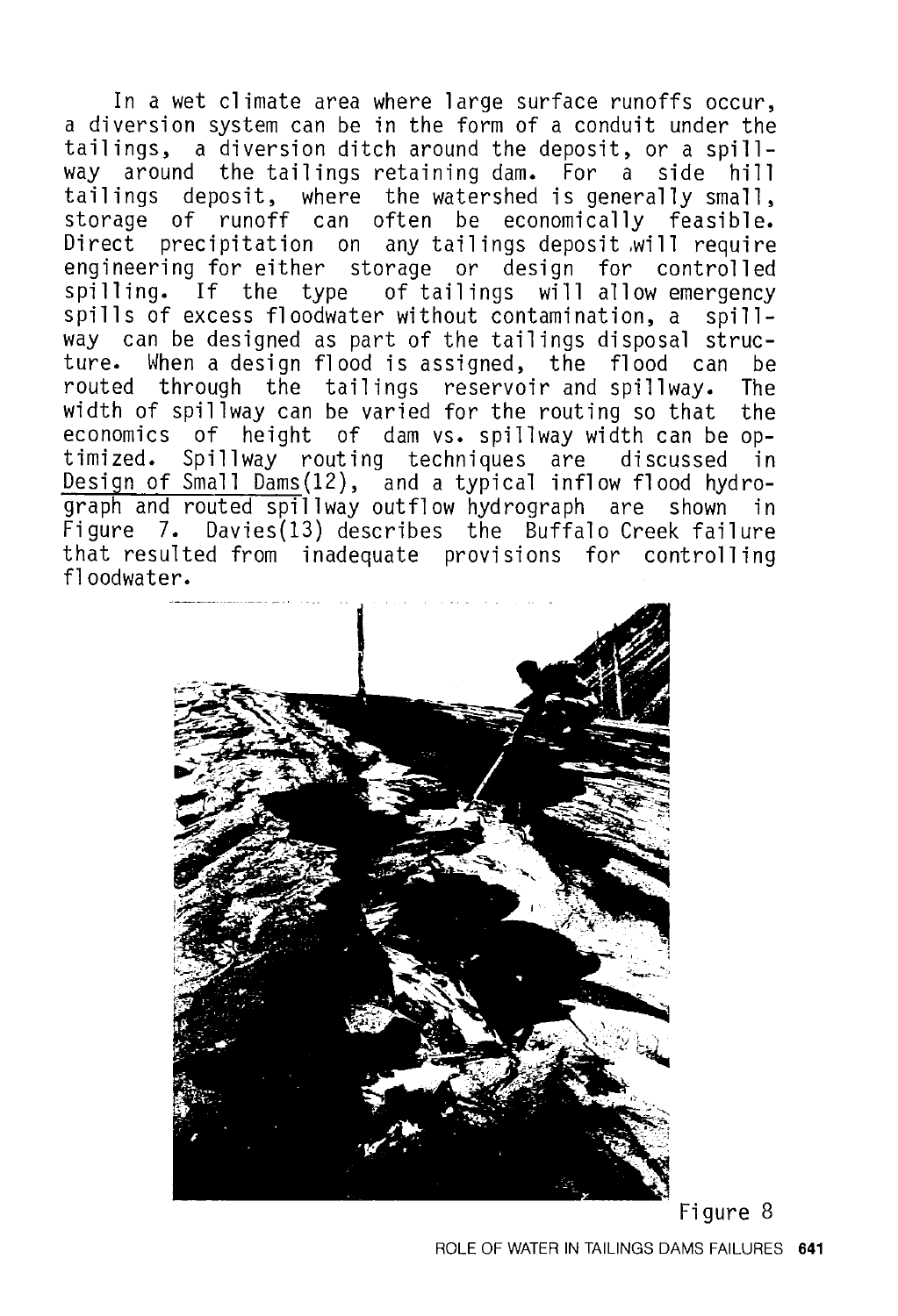#### Erosion

Because of the susceptibility of cohesionless materials to erosion, tailings deposits must be protected from flowing water. Heavy precipitation falling on embankment slopes<br>will cause erosion if the slope is not protected. Also. will cause erosion if the slope is not water flow from discharge pipes, if not properly channelled, can cause surface erosion similar to that shown in Figure 8. Stream diversion channels must be protected against erosion and the potential for uncontrolled flow.

Slopes can be protected against erosion by placing a layer of well-graded gravel or by vegetating. Ludeke(14) and others (15) discuss the use of vegetative stabilization to minimize erosion. Aplin and Argall(16) list numerous references on stabilization of tailings dam slopes available in the technical literature.

#### CASE STUDY

Terzaghi(17) in his paper "Effect of Minor Geologic Details on the Safety of Dams", discusses the importance of not overlooking the most unfavorable possibilities expected under the existing geologic conditions. must be given to engineering details and combinations of both geologic and engineering conditions.

Basic features are rarely overlooked by the engineer during the design of a tailings dam; a spillway is provided for control of floods, slopes are flattened to ensure acceptable stability, increased freeboard provides an adequate margin of safety against overtopping, and drainage features are specified to eliminate the possibility of piping. iodically, changing loading conditions, which can critically affect the behavior of an ancillary feature of a tailings disposal operation, result in design modifications. These can temporarily solve the existing problem, but they can<br>also provide the ingredients for a much more serious probprovide the ingredients for a much more serious problem. An example of a combination of existing conditions and modifications that resulted in a retention dam incident is given below.

Figure 9 is a plan of a typical cross-valley deposit with coarse tailings retaining dams at both upstream and downstream ends of the deposit. The river was diverted through<br>a tunnel in the right abutment. Both retaining dams were a tunnel in the right abutment. Both retaining dams were<br>constructed of hydraulically placed coarse tails. As the constructed of hydraulically placed coarse tails.

642 TAILINGS & WASTE DISPOSAL-SEEPAGE, CONTAMINATION, REGULATIONS, & CONTROL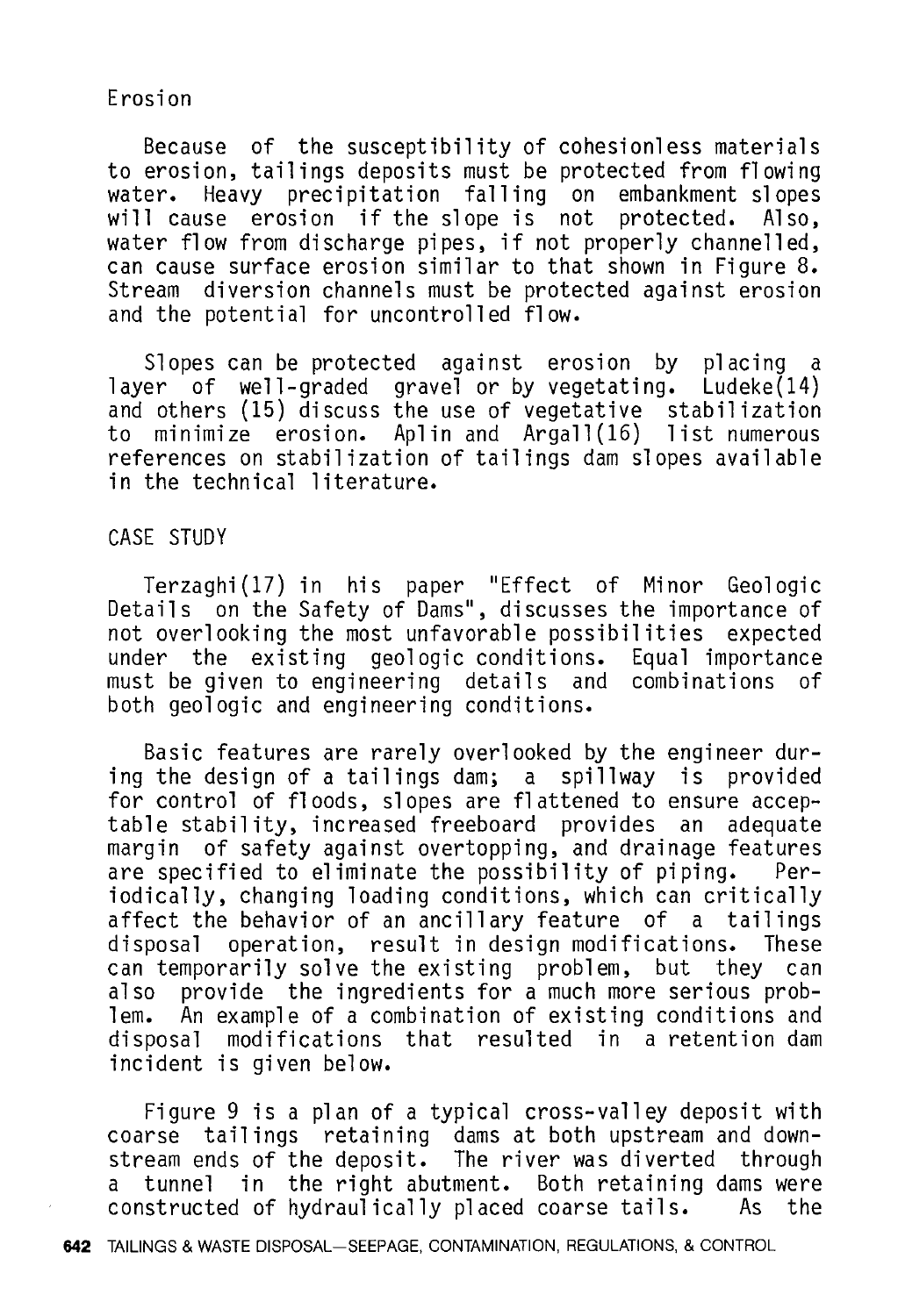height of the tailings dam was increased, a rockfill anchor dike was constructed at the toe of the downstream retaining dam.



Figure 9

The original design included a reinforced concrete dewatering conduit placed in the valley bottom which was to<br>be extended upstream as the tailings deposit was enlarged. extended upstream as the tailings deposit was enlarged. Chimneys were used to control the location, size, and depth of the decant pond. New chimneys were added as the conduit was extended upstream. As the slimes inundated the lower chimneys and the decant pond moved upstream, the chimney openings were plugged at the top of the conduit. Figure 10 shows a developed profile through the deposit; a cross<br>section of the reinforced concrete conduit is provided in section of the reinforced concrete conduit is provided in<br>Figure 11. Dewatering conduits are designed using the Figure 11. Dewatering conduits are designed using the expected maximum loading from superimposed tailings. The expected maximum loading from superimposed tailings. estimated life of the mine and the size of the ore body provide the input data for determination of the final height of the tailings deposit.

Experience has shown that, for most tailings deposits around the world, the size of the ore body is usually underestimated. As more ore is found, the size and height of the tailings deposit are often increased and the margin of tailings deposit are often increased and the safety of the concrete conduit diminishes. Over a period of years, the integrity of the structure decreases as a re-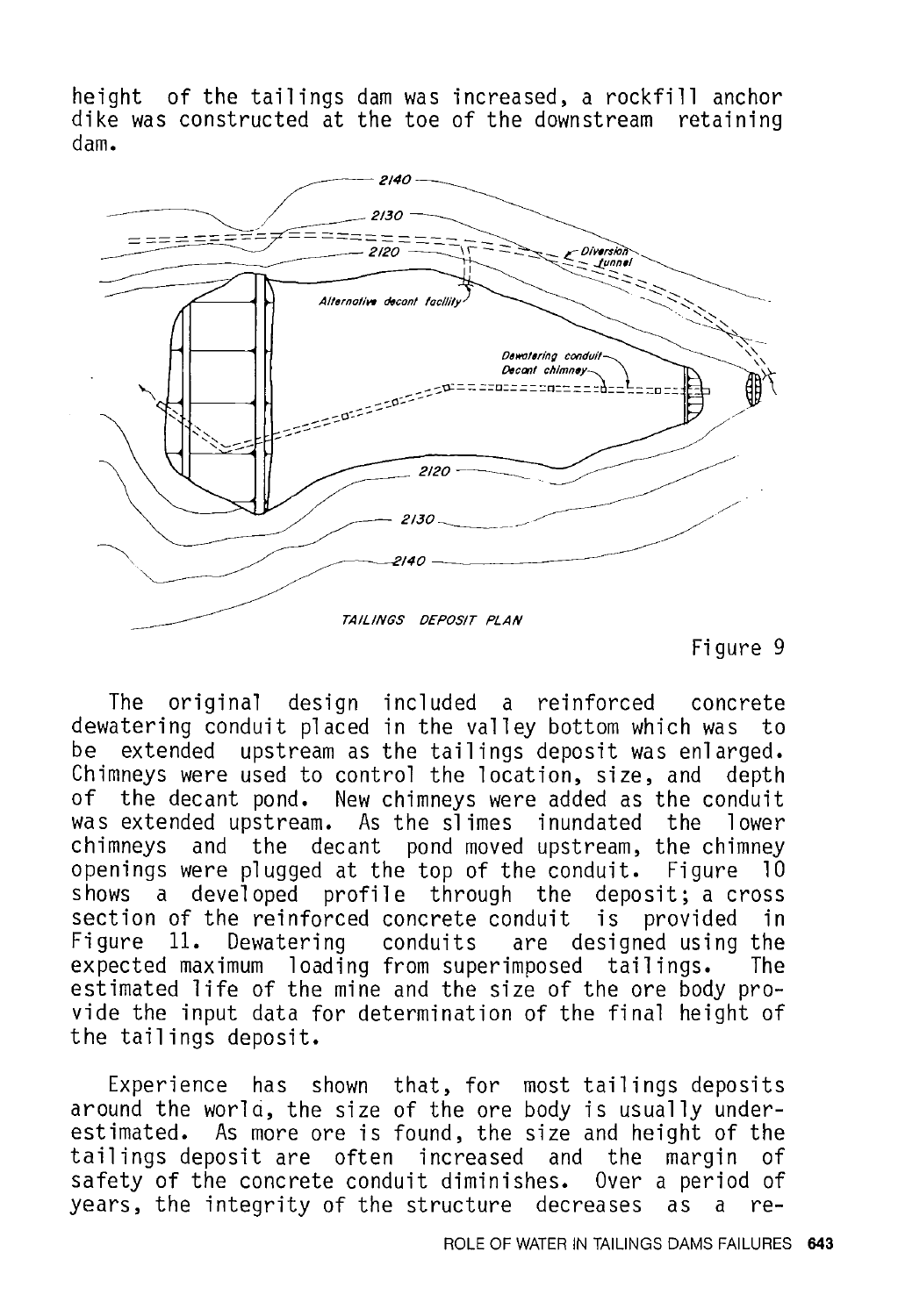

DEWATER/NG CONDUIT

Figure 11

sult of the increased surcharge and wear and tear during prolonged operation. The monitoring program of the various features of the disposal operation will often show where maintenance of a structure is required. In this particular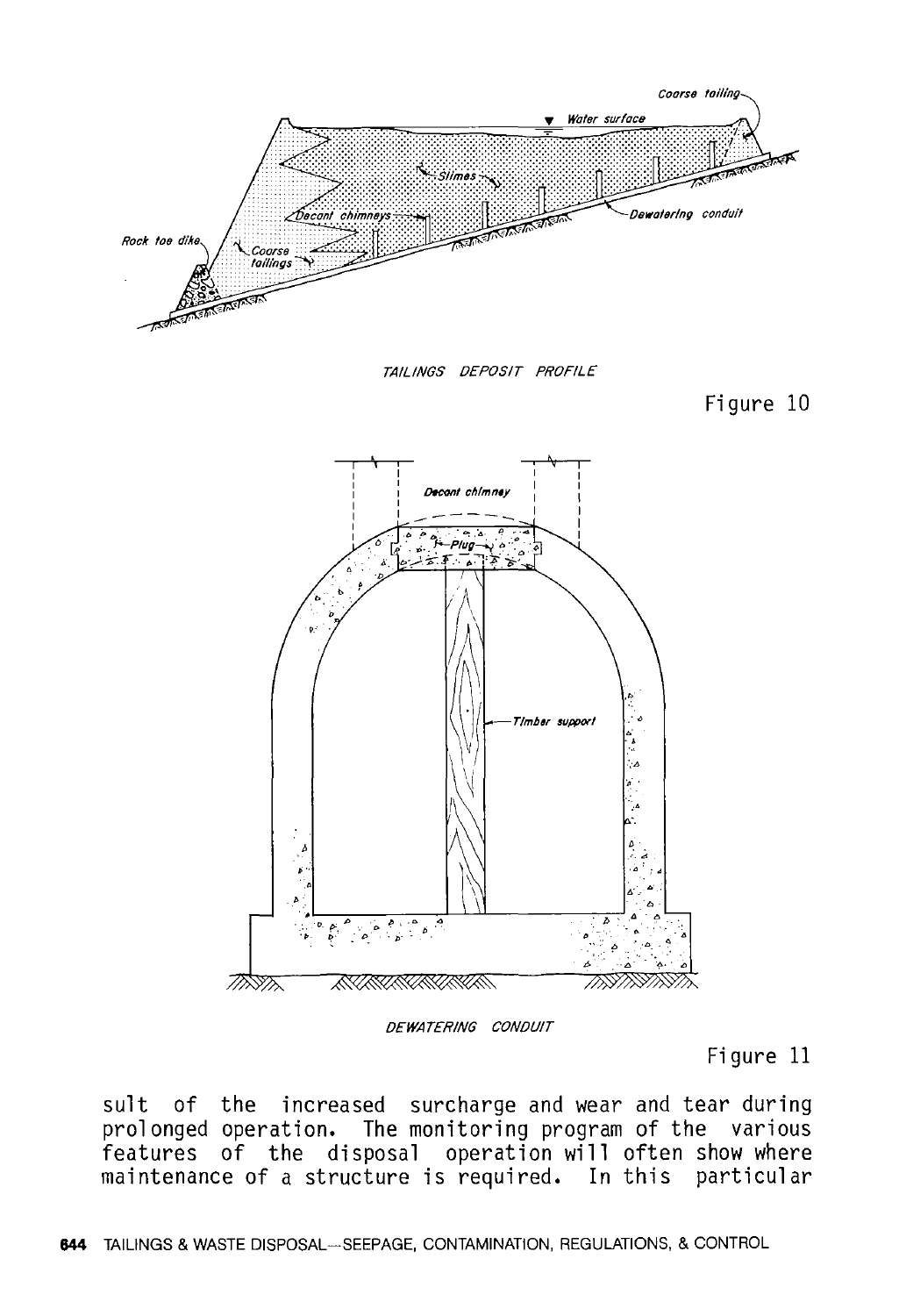case, when structural deterioration of the conduit was noted, timber struts were installed as a temporary support until a more permanent side-valley dewatering scheme was realized. The reinforcement of the damaged structure was an acceptable temporary solution for the standard operating loading conditions.

As is invariably the case, however, loads do change with time. Porewater pressures in the tailings increased every year during the spring thaw (snowmelt). Excess hydrostatic pressures on the deteriorated concrete in the conduit caused a collapse of the structure. Flow of the semi-liquid tailings into the conduit resulted in the formation of a crater on the surface of the tailings deposit, Figure 12.

The collapse of a section of the dewatering conduit in a tailings deposit is probably a much more common incident than records show. Generally, pollution occurs downstream; this is cleaned up immediately, where possible, and other routine maintenance operations are initiated. particular case, the consequences were not so routine--the tailings and debris from the collapsed conduit dislodged the downstream timber struts. The "dog-leg" in the conduit **in**  the vicinity of the downstream toe of the dam was the final ingredient needed for the formation of an Accident, Type **1**  (discussed above).

![](_page_18_Picture_3.jpeg)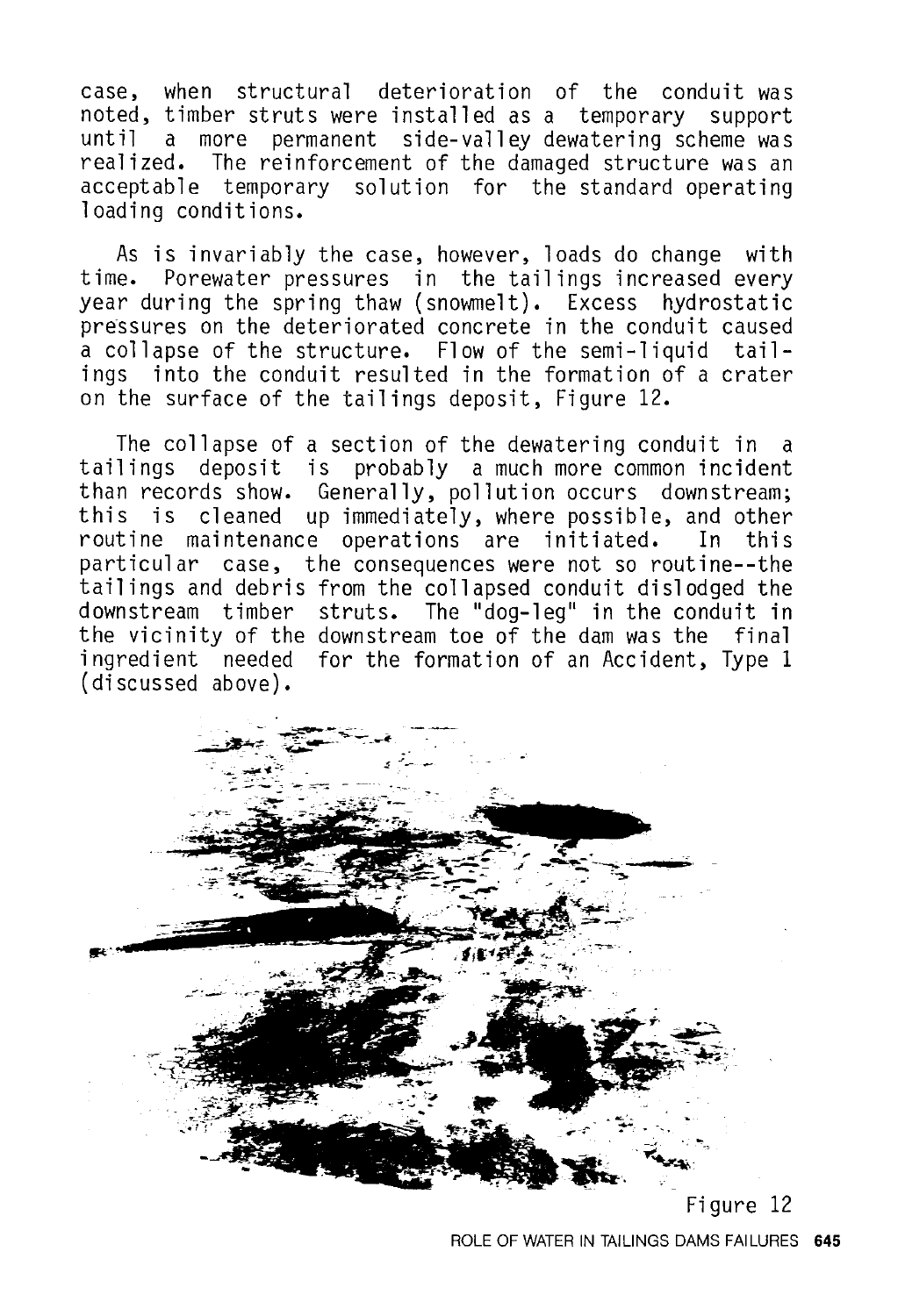The tailings, timber struts, and concrete debris formed<br>an impervious plug in the conduit in the vicinity of the impervious plug in the conduit in the vicinity of the downstream toe of the dam as shown in Figure 13. With the seepage into the conduit, the hydrostatic pressure increased excessively and opened cracks in the concrete structure. The hydraulic gradient of the seepage water from the conduit was more than enough to move the coarse tailings--piping started to occur through some areas in the rockfill toe.

![](_page_19_Picture_1.jpeg)

Figure 13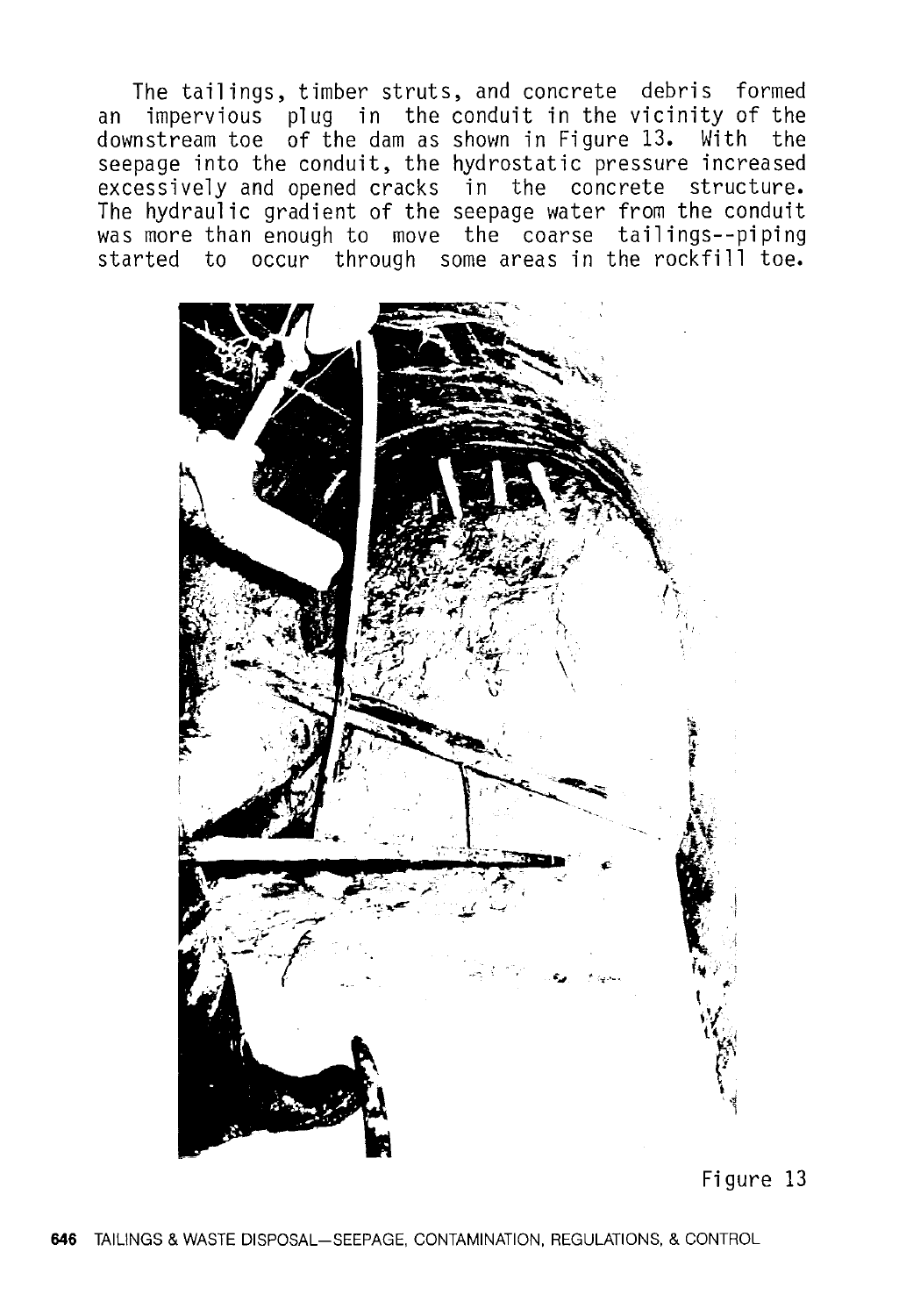Immediate steps were taken to reduce the pressures in the conduit by removing the debris plug. In addition, the rockfill toe was enlarged with a filter zone placed between the existing and new rockfill.

Within a few weeks the condition of the deposit was back to normal. The modifications that had been made to the retaining dam increased the margin of safety to allow for extreme loading conditions. Shortly thereafter, the conduit<br>was grouted, allowing, seepage water to pass through a 10grouted, allowing seepage water to pass through a 10inch pipe in the conduit.

This is an example of how several successive dam incidents could have produced a failure if remedial measures had not been undertaken. The excess hydrostatic pressure produced the conduit collapse; the collapse caused the flow of tailings into the conduit; the flow of tailings caused the plugging of the conduit; the plugged conduit caused water to build up behind the plug; the increased water pressure opened cracks in the conduit causing the water to flow through the coarse tailings; and the seepage water under excess hydraulic gradient started the piping. This "domino effect" shows that water is constantly influencing the performance of dams and can be relied upon to find weak links in any disposal operation.

#### SUMMARY

Water plays a major role in the failure of tailings dams --it works either internally or externally. In situ water provides the ingredients for:

Increased neutral stresses, which reduce the shear strength. If, in the stability analyses, no allowance has been made for the higher neutral stresses (porewater pressures), the lower shear strength of the materials in the retaining dike will result in a decreased margin of safety and the possibility of slope failures.

Higher seepage forces, which set up the potential for piping. If the hydraulic gradient of the porewater in the tailings increases to the extent where particle movement occurs, a "pipe" (internal erosion) will form. Without remedial action (or a reduction in the loading conditions) the pipe will increase in size, causing collapse of the crest, overtopping, and washout failure as at Teton Dam [Chadwick, et al.,(18)].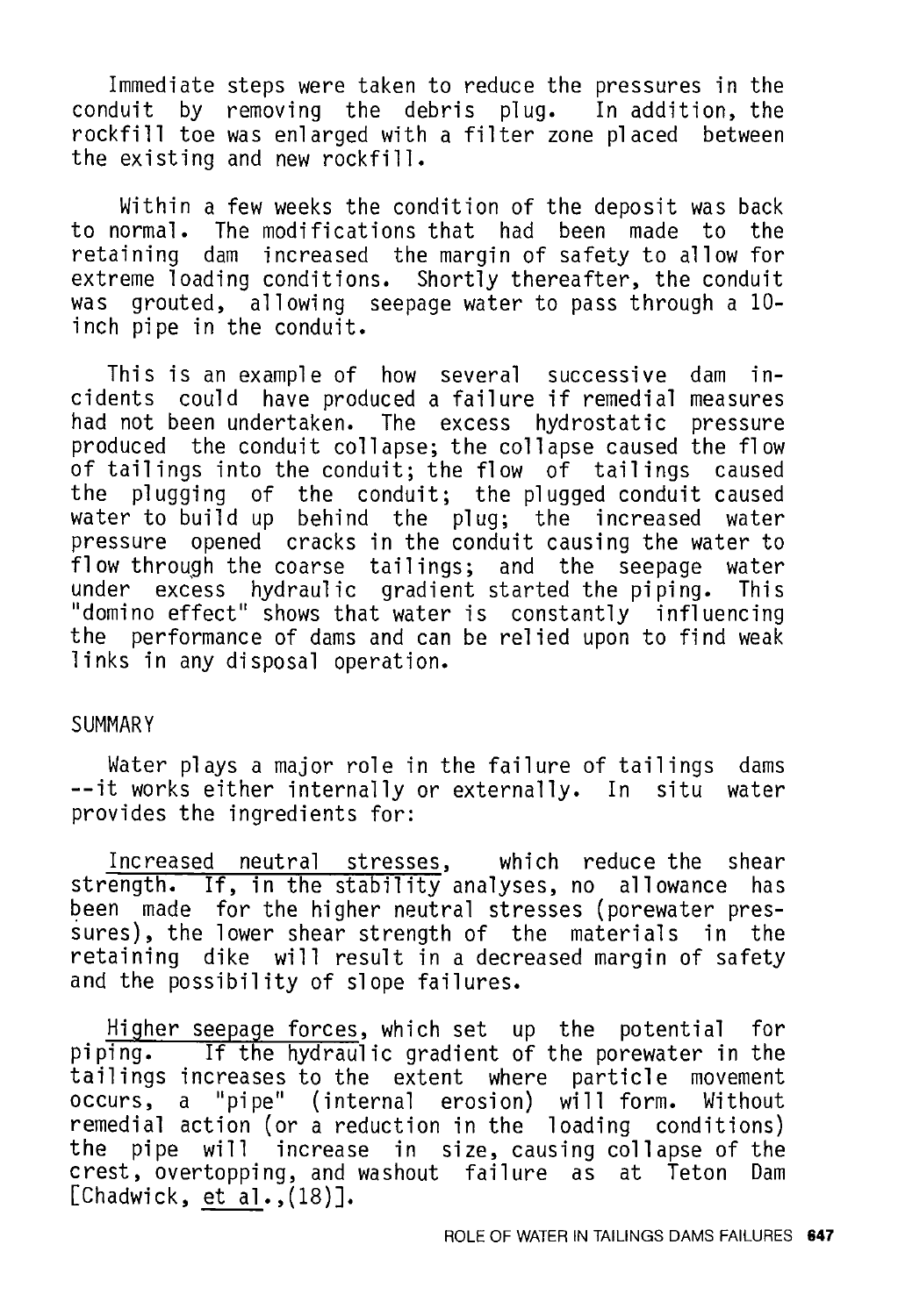Excess porewater pressures, which establish conditions that can result in liquefaction. Probably the least understood of the geotechnical phenomenon resulting in failure, liquefaction susceptibility can be reduced by increasing the density and keeping the porewater pressures to a minimum.

If the surface water in the watershed behind the tailings retaining dam is not controlled, damage or failure can occur:

Floods, resulting from heavy rainfall can overtop the crest of the dam and cause a washout; or where sidehill deposits encroach on floodplains, toe washout can occur followed by dike collapse.

Erosion, of fine cohesionless materials (tailings) occurs quickly; and, if remedial action is not taken, the crest can be breached, leading to total dam failure.

Each of the water loading conditions can result in failure without any contributing factors from other loading conditions. Combinations of extreme water loading conditions can have a cumulative effect that make it more difficult to determine the extent of calculated risk being taken. Increased safety factors, alternative control methods and emergency repair procedures must all be available to eliminate the role of water in the failure of tailings dams.

#### REFERENCES

1. U.S. Committee on Large Dams (USCOLD), Lessons from Dam Incidents, USA, ASCE/USCOLD, New York, 1975.

2. Davies, Edmund, et al., Report of Tribunal Appointed to Inquire into Diasaster at Aberfan, H.L. (316) H.C. 5537 1966-67, Her Majesty's Stationery Office, London, 1966.

3. Hazen, A., "Hydraulic American Society of Civil 1713-1745. Fill Dams", Transactions, Engineers, Vol. 83, 1920, pp.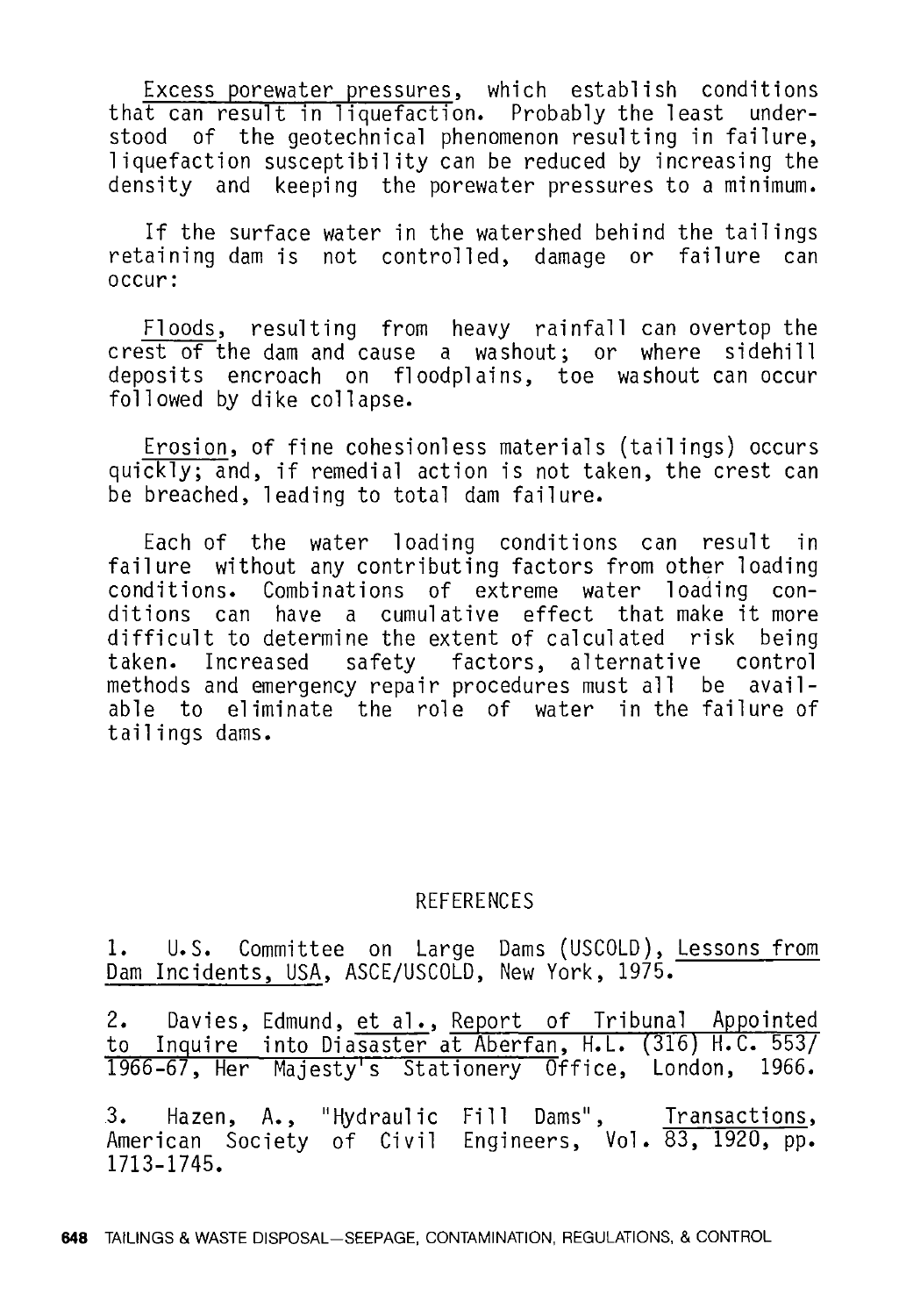4. Casagrande, A., "Role of the 'Calculated Risk' in Earthwork and Foundation Engineering", Journal of the Soil Mechanics and Foundation Division, ASCE, Vol. 91, SM4, 1965,  $p. 1-40.$ 

5. Peck, R. B., "Advantages and Limitations of the Observation of Method in Applied Soil Mechanics", Geotechnigue, Vol. 19, No. 2, 1969, p. 171-187.

6. Smith, E. S., Poindexter, D.R. and Bleikamp, R.H., "Observation of Approach to Tailings Dam Enlargement", Proceedings of the Conference on Geotechnical Practice for Disposal of Solid Waste Materials, ASCE, 1977, pp. 461-474.

7. Terzaghi, K., and Peck, R. B., <u>Soil Mechanics in</u> Engineering Practice, Second Edition, John Wiley and Sons, New York, 1967.

8. Lambe, T. w. and Whitman, R. V., Soil Mechancis, John Wiley and Sons, New York, 1969.

9. Cedergren, H. R., Seepage, Drainage and Flow Nets, John Wiley and Sons, Inc., New York, 1967.

10. Casagrande, A., "Seepage Through Dams", Journal of the New England Water Works Association, June, 1937.

11. Linsley, R. K., and Franzini, J. B., Water-resources Engineering, McGraw-Hill, New York, 1964.

12. U.S. Bureau of Reclamation, Design of Small Dams, 2nd Edition, Revised Preprint, United States Government Printing Office, Washington, D.C., 1974.

13. Davies, W. E., "Buffalo Creek Dam Disaster: Why It Happened", Civil Engineering, ASCE, July, 1973.

14. Ludeke, K. L., "Vegetative Stabilization of Copper Mine Tailings Disposal Berms of Pima Mining Company", Tailings Disposal Today, Proceeding of the First International Tailing Symposium, Miller Freeman Publications, San Francisco, 1973, pp. 377-410.

15. Argall, G. 0., Editor, Tailing Disposal Today, Volume 2, Section 4, Papers on Reclamation, Vegetation and Abandonment, Miller Freeman Publications, San Francisco, 1979.